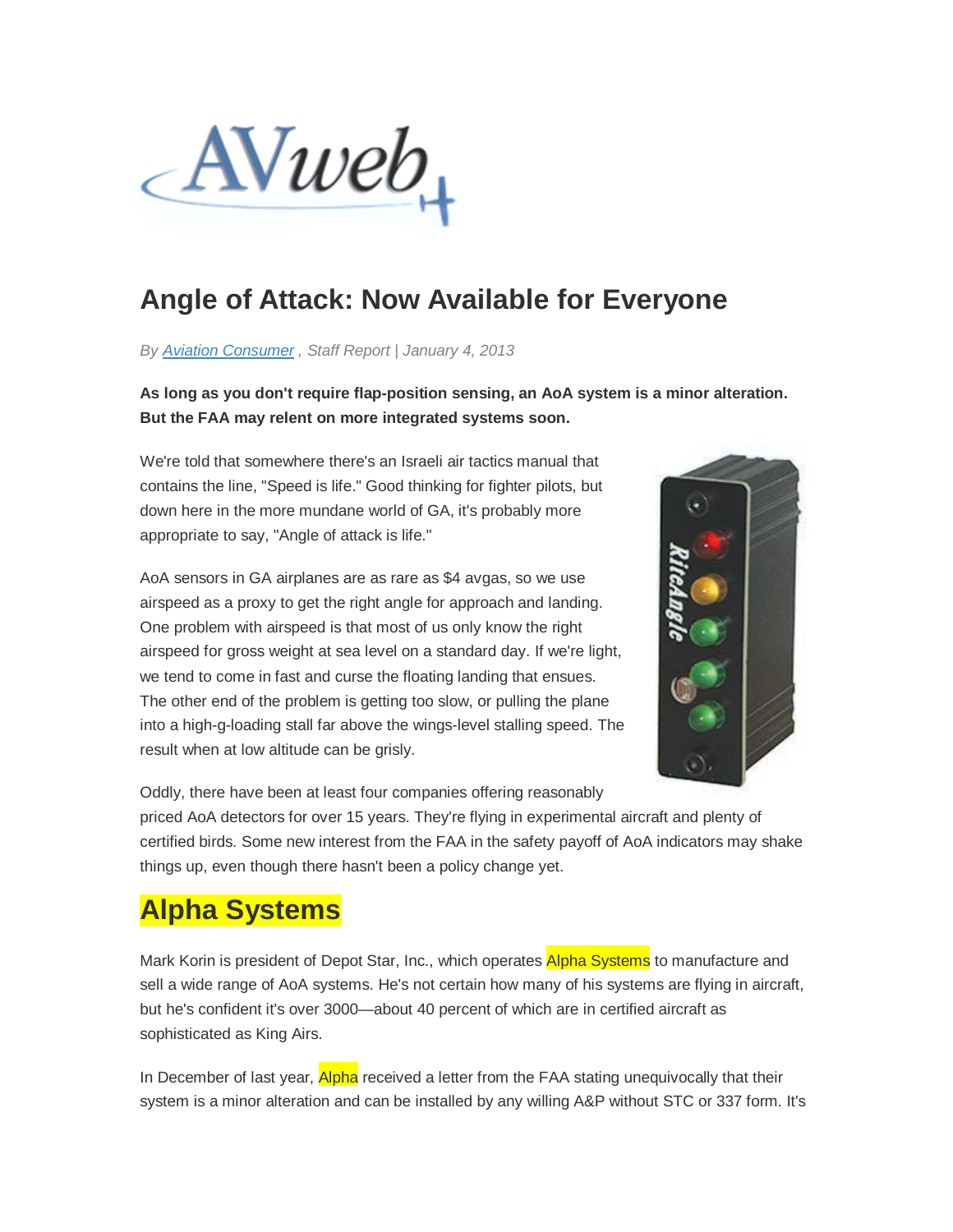just a logbook entry. This isn't new policy, so much as clarification so no overzealous FSDO demands a field approval. A copy of the letter accompanies any kit you purchase.

Alpha doesn't measure AoA directly. Instead, a probe is mounted at least two feet outside any prop tip and at least six inches behind a wing leading edge. The probe is similar to a pitot tube in that it measures pressure at two points. As AoA changes, these relative pressures change and a relative AoA is computed. Once calibrated, the system can display your relative AoA compared to "optimum alpha," which is essentially L/Dmax, or your maximum lift potential. (Please no detailed aeronautics letters on this. It's close enough that it works.)

The probe typically mounts in an inspection cover, and the kit comes with a blank to cut and fit for your aircraft. There are also pre-made plates for common sized openings. From the probe, two pneumatic lines run to a transducer, which connects to a cockpit display. Alpha offers these in round, horizontal or vertical presentations that can be mounted in the panel or up on the glareshield to keep them in view during landing. Korin says the glareshield is the most popular option.

Optimum alpha shows as a blue LED. Fly at a lower (safer) angle that that, and you'll see yellow or green lights that can completely extinguish during cruise if you wish. Fly below optimum alpha (higher AoA) and you get red lights, as well as an auditory warning if you tie the system to your audio panel. There are multiple options for how you prefer the light and audio warnings. For those who don't have an electrical system, or don't want AoA to rely on ship's



power, there's a purely mechanical option with a needle gauge. You'll forgo any flashing or spoken warnings, however.

The electrical system is also easier to calibrate. Once installed, you push a button while the aircraft is stationary to get a baseline. Once in the air, you'll fly at low RPM and the highest pitch you can maintain that holds level flight—that is, any increase or decrease in AoA yields a descent. If done correctly, this is optimum Alpha regardless of airspeed or power. A final set point is made at cruise. The mechanical system must be flight-tested several times, adjusting the probe angle with each flight to match the correct needle position with optimum alpha in flight.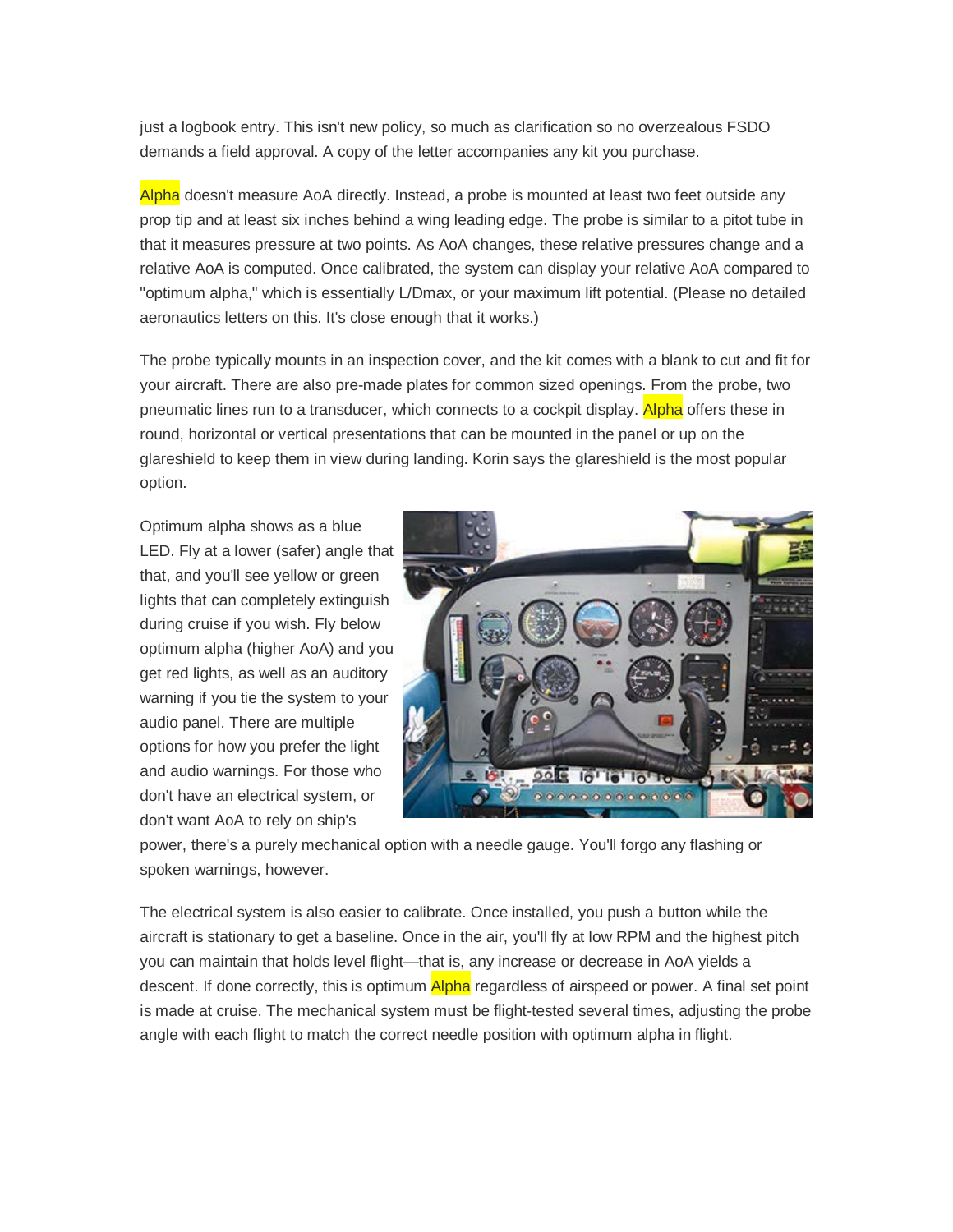From there on, you'll see exactly where you sit relative to optimum alpha, which is also roughly 1.3Vs, the ideal approach speed automatically corrected for your current weight, density altitude and so on.

Well, almost. Aircraft with flaps approach at 1.3Vso—flaps out—not 1.3 Vs. The **Alpha system** earns its minor mod status because it doesn't tie in to the flap system. This means it reads incorrectly with flaps extended. Korin says this is a non-issue because flying at optimum alpha per the gauge means you have a buffer over the flap-out optimum. You can also correct mentally. Fly at the same low-speed, high-angle, no-sink you did during calibration but with flaps out and note how many LEDs into the red you are. This is optimum alpha with flaps extended. It will vary aircraft to aircraft, but always be the same for a given plane.

The **Alpha system** ranges from \$700-\$1300, depending on your display, audio and mounting choices. A heated probe is an extra \$125. Pressurized-aircraft kits start at \$2000, and dualdisplay options for two-pilot cockpits are available. Korin also tells us that the technology to incorporate flap position is there, if the FAA ever lightens up on it. He also says he's in some product discussions he can't disclose just yet. Perhaps an option to display AoA directly on the PFDs of equipped aircraft? We wouldn't be surprised.

#### **Advanced Flight Systems**

Rob Hickman's company, Advanced Flight Systems, is a top name in the experimental and LSA world for EFIS (glass-panels). They also make standalone AoA systems, although only a few are in certified mounts. These owners have 337s, and the accompanying scars from battling their local FSDO. Advanced's system also uses differential pressure, but with two .04-inch holes in the wing at about 20-percent wing cord. These also run to a transducer and can be displayed on a simple, eight-LED bar (Sport model), a sharp LED display with both relative angle and a digital readout of actual angle (Pro model), or directly to one of their PFDs. Hickman says that about 70 percent of their EFIS buyer opt for AoA. "It's a very popular option."

As with the **Alpha system**, lights extinguish in cruise and illuminate as angle increases. Get past 15 degrees nose up and an audio callout says, "Angle. Angle. Push."

Advanced has a flap sensor, so you calibrate it for both a clean and an approach flap setting. The display then corrects AoA automatically with flap extension. Hickman says that once flaps extend past an approach setting, the resulting AoA change is minimal in most cases. The Pro system also has a gear-warning system built in.

Flap integration makes certification trickier, but Hickman says they are pursuing it with the increased interest in AoA. Hickman told us there are some systems out there in 182s, Caravans and Bonanzas, but "We don't exactly know [how many] as customers try and keep it quiet."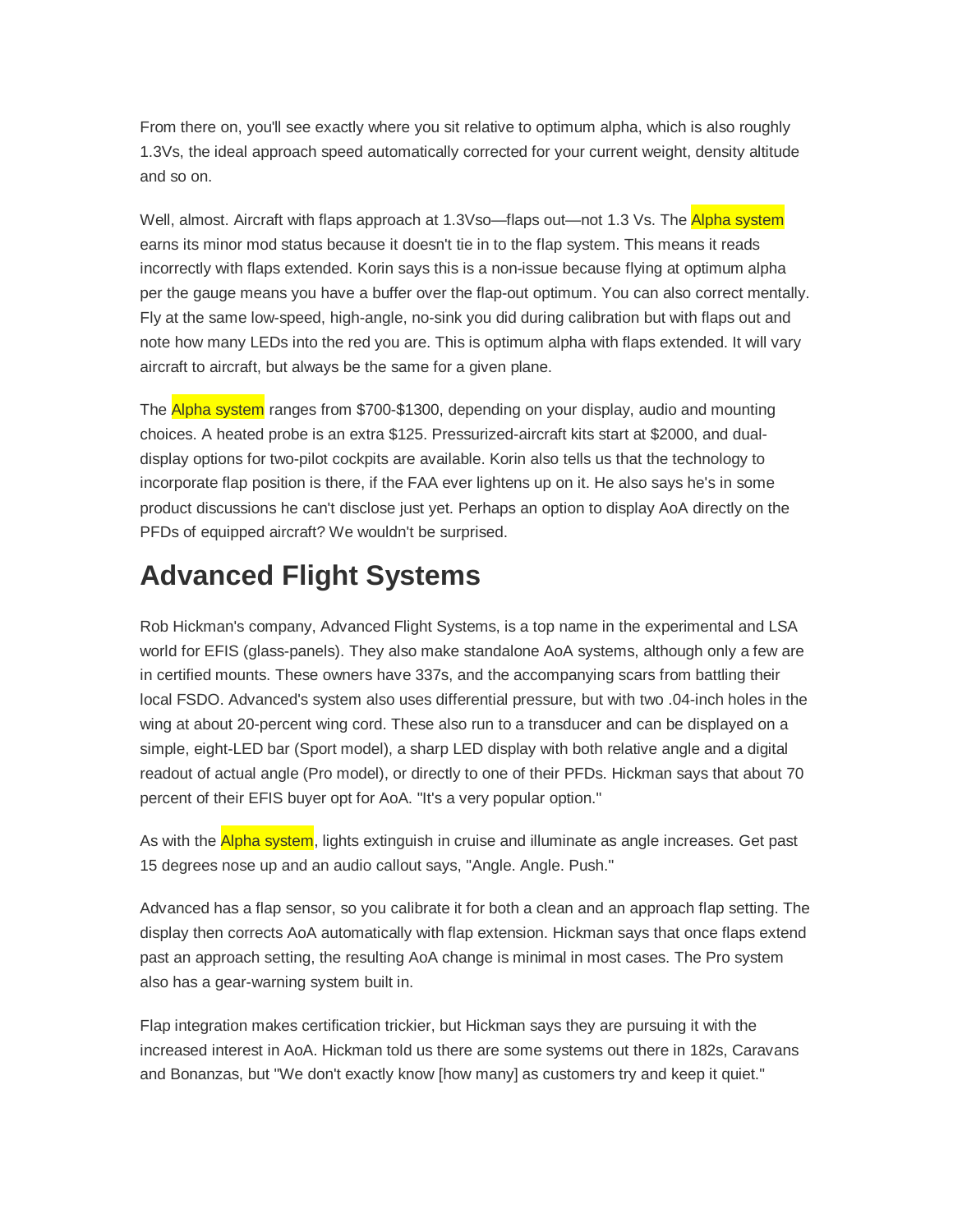The Advanced system is \$1490 for the Pro system and \$890 for the Sport. Adding it to their EFIS is \$790.

# **RiteAngle**

Elbie Mendenhal is a retired airline captain and takes the pivoting vane approach to measuring AoA as used on most airliners. While his RiteAngle system looks like it's measuring actual AoA, it's really relative AoA dependent on a calibration flight. RiteAngle can correct



for up to five separate flap positions and, according to Mendenhal, can handle speeds up to .78 mach.

The vane must be mounted in clean air, which means the nose on pushers or twins and at least 13 percent of chord length below any wing. That works out to about seven inches on an RV, but a full foot on a PC-12.

Can you mount it on a PC-12? Well, someone did, but had to take it off when the feds found out. Flap integration was again the issue. RiteAngle has a couple of legitimate (if unusual) STCs, including the Helio Stallion and the Cessna 421. Unfortunately, the original paperwork on the 421 was lost and there's only one flying. There are also a few successful 337s.

Cockpit display for the RiteAngle is a simple LED bar, with the warning lights set for five percent under 1.3 Vs for the current flap position. There's a connection for an external buzzer or audio panel integration. The company website shows four products, but really only two apply to GA. The Buddy system is \$400 and has no flap sensor or correction (and is more likely to succeed on a 337). The Elite system is \$750 with the flap sensor.

Mendenhal told us he has a system he hopes to get FAA certification for that uses noninvasive ways of sensing both manual and electric flaps. He hopes this will be ready at Oshkosh and will retail for under \$1500. Given the history with the FAA on this, we'll reserve comment until we see that complete.

# **InAir's LRI**

InAir's Lift Reserve Indicator (LRI) was one of the first AoA options on the market, and is largely similar to **Alpha's** mechanical system, with a mechanical indicator and no flap position correction. While this basic system hasn't evolved much since its creation, its price of \$450 makes it a relative bargain.